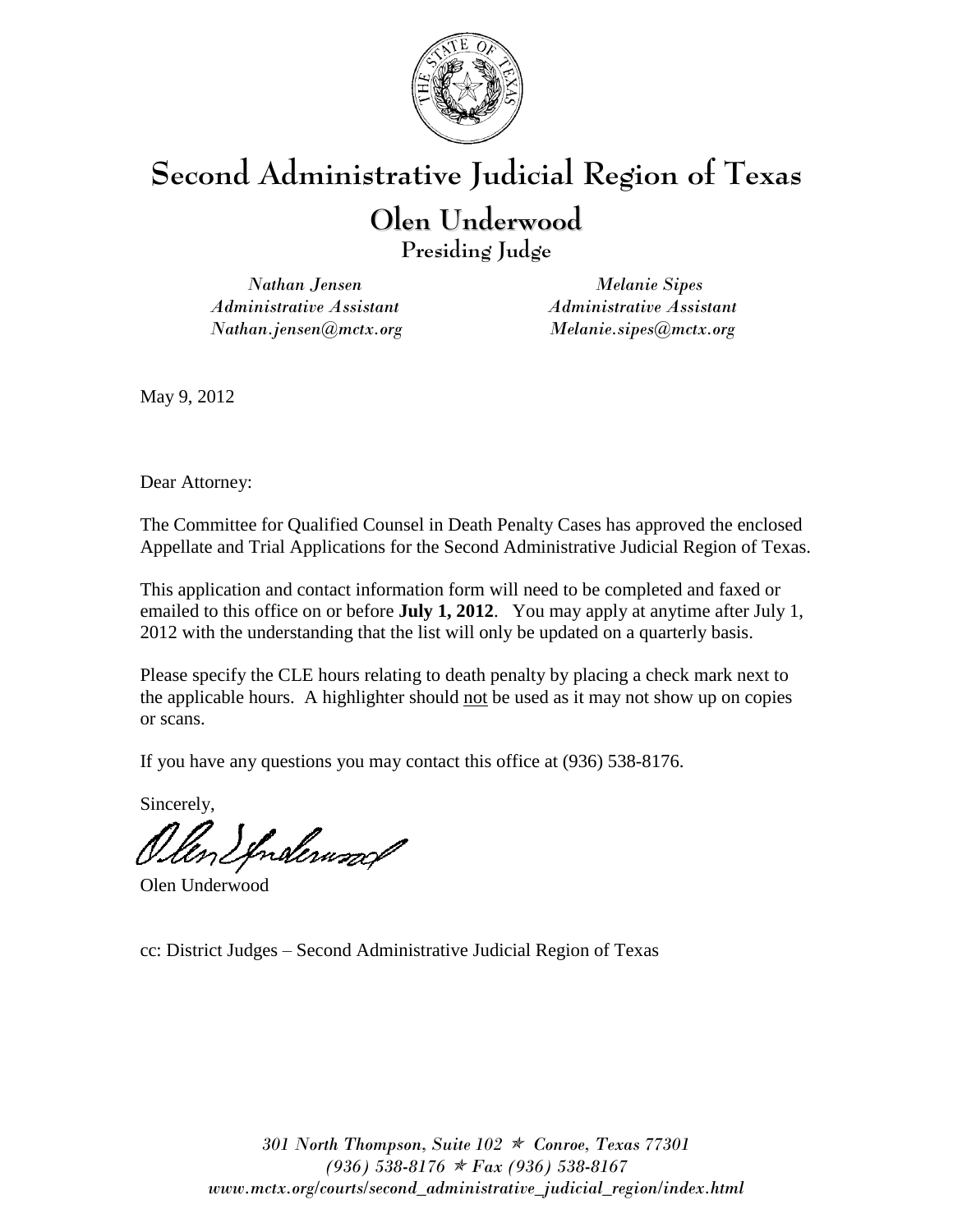

## **Olen Underwood**

**Presiding Judge**

 *Administrative Assistant Administrative Assistant*

 *Nathan Jensen Melanie Sipes*

## **QUALIFIED COUNSEL IN DEATH PENALTY CASES CONTACT INFORMATION**

| Name:    |                                                     |  |  |
|----------|-----------------------------------------------------|--|--|
| Address: | <u> 1989 - Johann Harry Communication (b. 1989)</u> |  |  |
|          |                                                     |  |  |
|          |                                                     |  |  |
|          |                                                     |  |  |
| Phone:   |                                                     |  |  |
| Fax:     |                                                     |  |  |
| Email:   |                                                     |  |  |

*301 North Thompson, Suite 102 Conroe, Texas 77301 (936) 538-8176 Fax (936) 538-8167 www.mctx.org/courts/second\_administrative\_judicial\_region/index.html*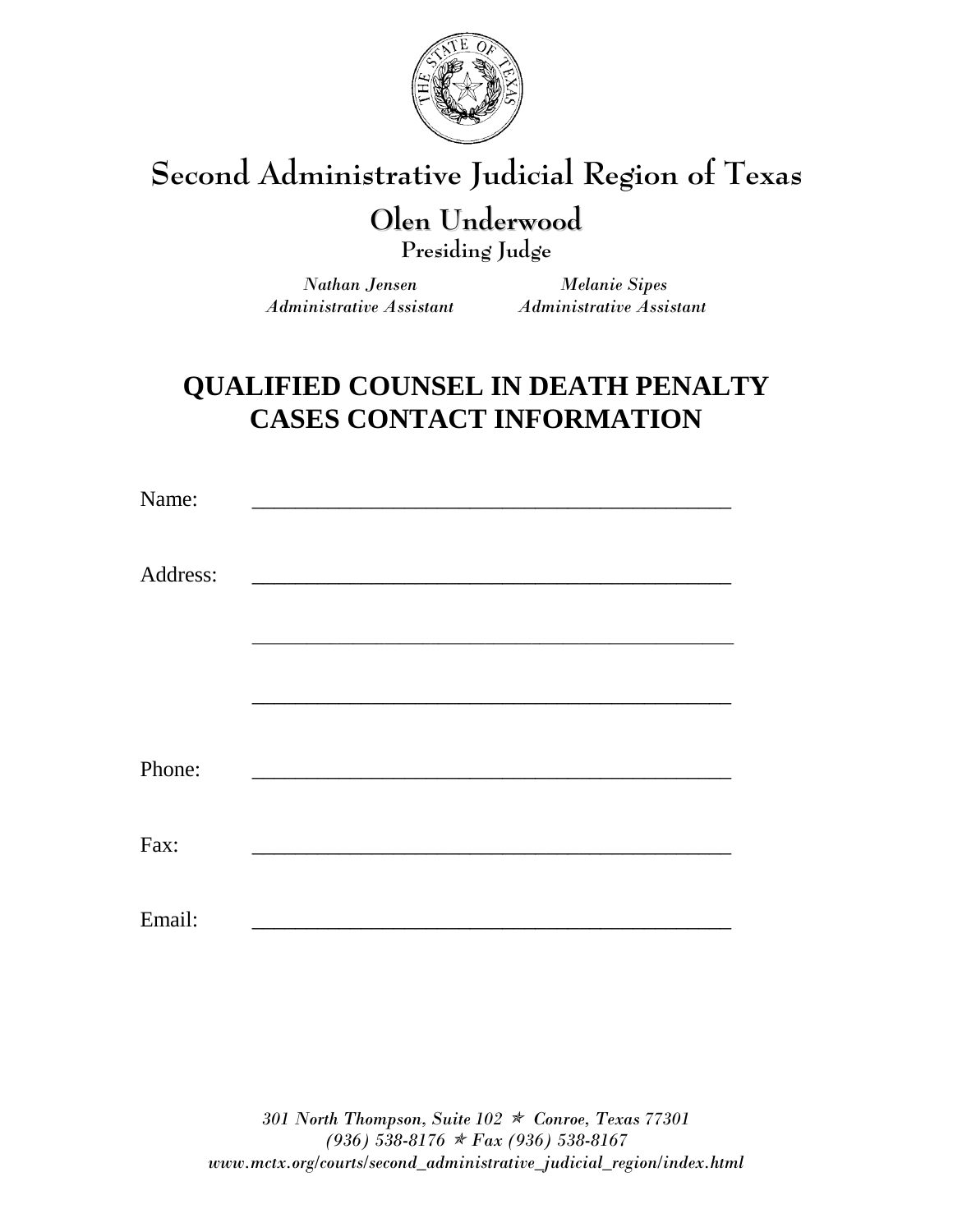

### **APPLICATION FOR APPROVAL AS QUALIFIED TRIAL COUNSEL**

#### **IN DEATH PENALTY CASES**

This application is only for those applicants opting to be on the list for qualified trial counsel for appointment in death penalty cases in the Second Administrative Judicial Region of Texas. Each applicant will need to apply in the counties of choice to be placed on their list.

I, 1. 1. Texas Bar License Number 1. All 2013, a resident of \_ County with offices in \_\_\_\_\_\_\_\_\_\_\_\_\_\_\_\_\_\_\_\_\_\_\_\_\_\_\_\_\_\_\_\_\_\_\_\_ County(ies), do request approval by the Presiding Judge of the Second Administrative Judicial Region of Texas or his/her designee of this judicial region to be qualified for appointment in death penalty cases as: $\dot{a}$ 

(Check all that apply)

 $\Box$  First chair  $\Box$  Second chair

I certify that I meet all of the following requirements as required by Tex. Code Crim. Proc. Art. 26.052 for such appointments in the following respects:

#### **(A through G required of all applicants)**

- $\Box$  (A) Member of the State Bar of Texas;<br> $\Box$  (B) Have exhibited proficiency and con
- (B) Have exhibited proficiency and commitment to providing quality representation to defendants in death penalty cases;
- $\Box$  (C) Have not been found by a federal or state court to have rendered ineffective assistance of counsel during the trial or appeal of any capital case, unless the Local Selection Committee determines under Subsection (n) that the conduct underlying the finding no longer accurately reflects my ability to provide effective representation;
- $\Box$  (D) Have at least five years of criminal law experience;
- $\Box$  (E) Have tried to a verdict as lead defense counsel a significant number of felony cases, including
- homicide trials and other trials for offenses punishable as first or second degree felonies or capital felonies;
- $\Box$  (F) Have trial experience in:

 $\overline{a}$ 

- (i) the use of and challenges to mental health or forensic expert witnesses; and
- (ii) investigating and presenting mitigating evidence at the penalty phase of a death penalty trial; and (G) Have participated in continuing education courses or other training relating to criminal defense in death penalty cases approved by the Presiding Judge for MCLE for at least twenty hours (of which no more than five hours may be self study) within the previous two years. **[Attach proof of CLE, specifying which portions of** the CLE course(s) relate to criminal defense in death penalty cases and the number of CLE hours for **those portions of the CLE course(s)]**

Required for First Chair (In addition to items A through G above, I meet or exceed *three or more* of the following criteria as indicated below.)

Required for Second Chair (In addition to items A through G above, I meet *two* of the following criteria as indicated below. Further I agree, unless and until I have participated in more than one capital murder trial I will not accept an appointment unless first chair counsel has tried or handled two or more death penalty cases.)

<sup>&</sup>lt;sup>i</sup> Additional Counsel: In order to promote quality representation and to expand and maintain a pool of qualified attorneys, nothing in this plan shall be construed to preclude the appointment of additional compensated or *pro bono* counsel who shall, under the supervision of first and second chair, serve as trial counsel in any death penalty case. Attorneys applying to a court to serve in such a capacity are exempt from complying with the qualification requirement of this plan.

Page 1 of 3, Application for Approval as Qualified Counsel in Death Penalty Cases in the Second Administrative Judicial Region of Texas Pursuant to Article 26.052 of the Texas Code of Criminal Procedure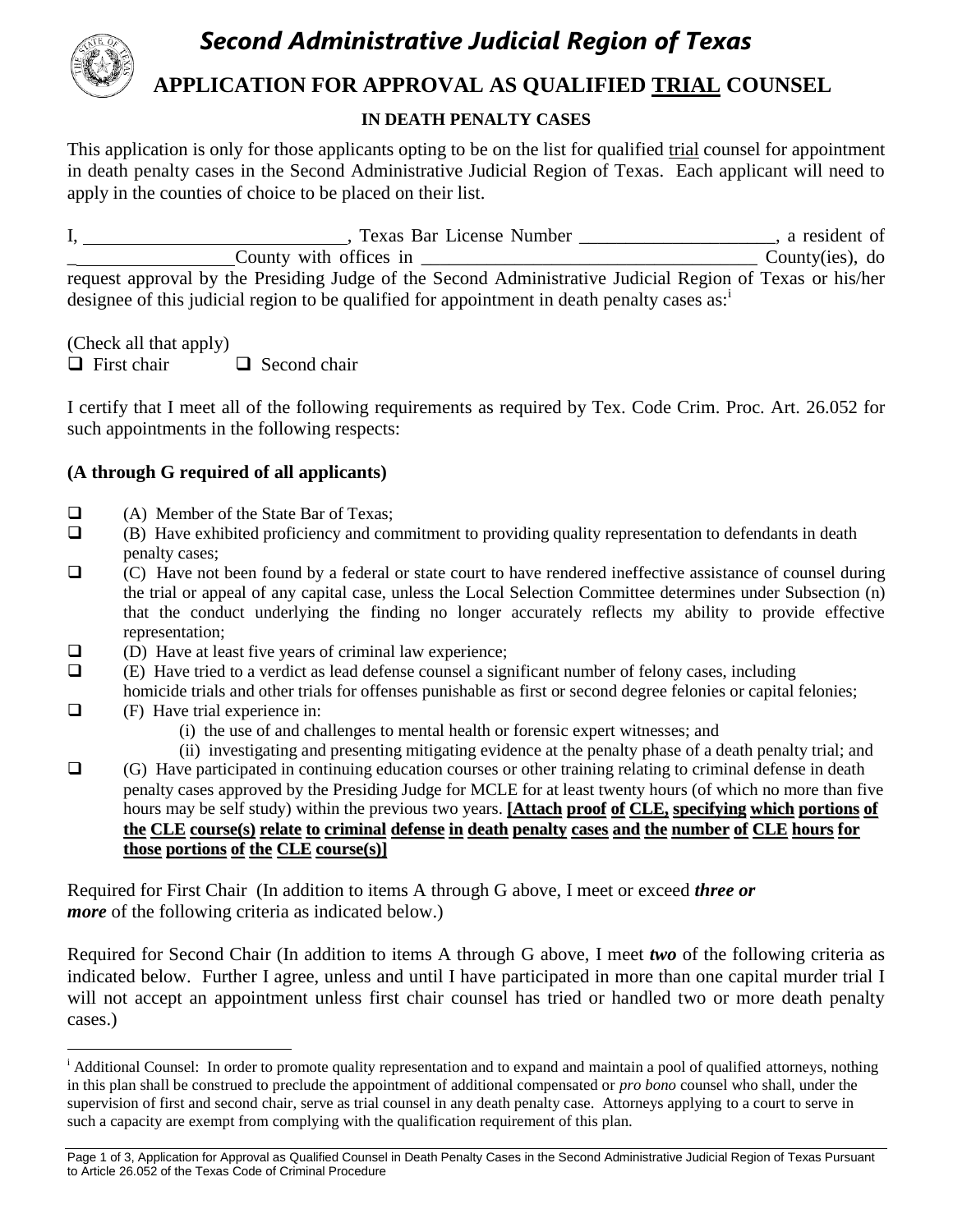#### **(List and check all that apply)**

Within the previous ten years,

- $\Box$  I have been counsel in one or more death penalty cases as first or second chair;
- I have been counsel in two or more cases of post-conviction writ of habeas corpus in death penalty cases;<br>I have been appellate counsel in one or more cases on direct appeal of death penalty case;
- I have been appellate counsel in one or more cases on direct appeal of death penalty case;
- $\Box$  I have been counsel in ten or more felony cases tried to a jury verdict as first chair;
- $\Box$  I have been appellate counsel in five or more felony direct appeals as lead counsel;
- I have attained Board Certification in Criminal Law by Texas Board of Legal Specialization; or
- I have ten years experience during which 25 % or more of practice is devoted to practice of criminal law.

#### **Peer Review**

I submit the following 3 to 5 lawyers and/or judges, not partners or associates of mine, who may be contacted and who can attest to my competence in criminal law.

|         | $AC($ $)$        |  |  |
|---------|------------------|--|--|
| Name    | Office Telephone |  |  |
| Address | City/State/Zip   |  |  |
|         | AC(              |  |  |
| Name    | Office Telephone |  |  |
| Address | City/State/Zip   |  |  |
|         | AC(              |  |  |
| Name    | Office Telephone |  |  |
| Address | City/State/Zip   |  |  |
| 4.      | AC(              |  |  |
| Name    | Office Telephone |  |  |
| Address | City/State/Zip   |  |  |
| 5.      | $AC($ $)$        |  |  |
| Name    | Office Telephone |  |  |
| Address | City/State/Zip   |  |  |

I, certify that the above representations are true and correct and I make these representations in order to gain approval by the Presiding Judge of the Second Administrative Judicial Region of Texas to be qualified for appointment as trial counsel in death penalty cases.<sup>ii</sup>

*Applicant Signature Date*

#### **Note: This appointment will expire on July 1, 2013 (Each applicant will be required to re-apply annually on or before July 1st)**

 ii To be approved as qualified trial counsel in death penalty cases, applicant also must obtain approval from the Local Administrative Judge of the counties in which applicant seeks appointment. Attach to this application a list of all the counties in which applicant seeks approval for appointment.

Page 2 of 3, Application for Approval as Qualified Counsel in Death Penalty Cases in the Second Administrative Judicial Region of Texas Pursuant to Article 26.052 of the Texas Code of Criminal Procedure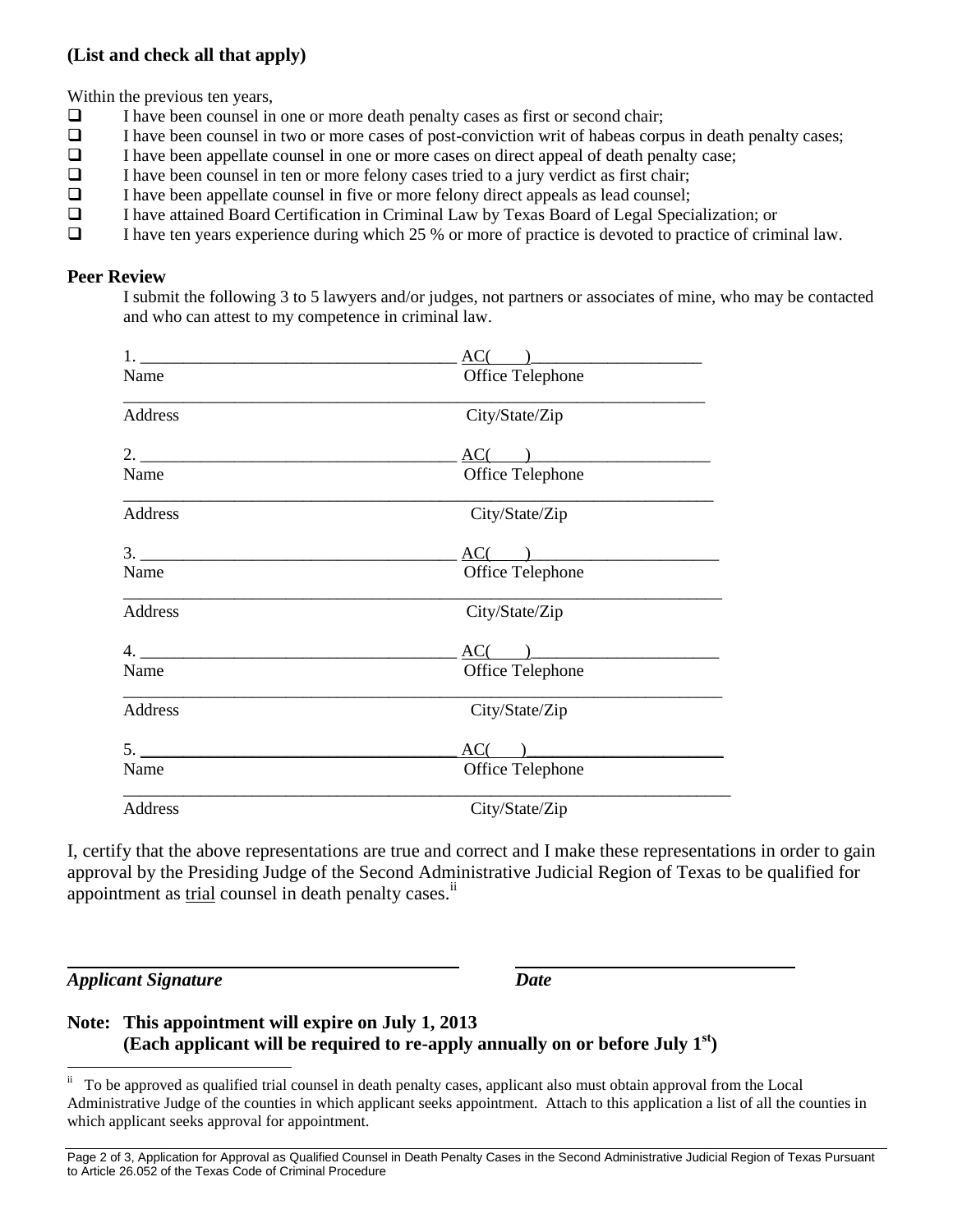#### *APPROVAL BY THE PRESIDING JUDGE OF THE SECOND ADMINISTRATIVE JUDICIAL REGION OF TEXAS*

Having reviewed the application of the contraction of the state of the state of the state of the state of the state of the state of the state of the state of the state of the state of the state of the state of the state of Bar License Number \_\_\_\_\_\_\_\_\_\_\_\_, is hereby approved for appointment in this judicial region as trial counsel in death penalty cases, as indicated below, and the District Clerk of each county is hereby ordered to add the name of said counsel to the list of approved counsel for appointment as trial counsel in death penalty cases pursuant to Article 26.052 of the Texas Code of Criminal Procedure:

Counsel is approved for appointment as:  $\Box$  First chair  $\Box$  Second chair

*Honorable Olen Underwood, Presiding Judge Date Second Administrative Judicial Region of Texas*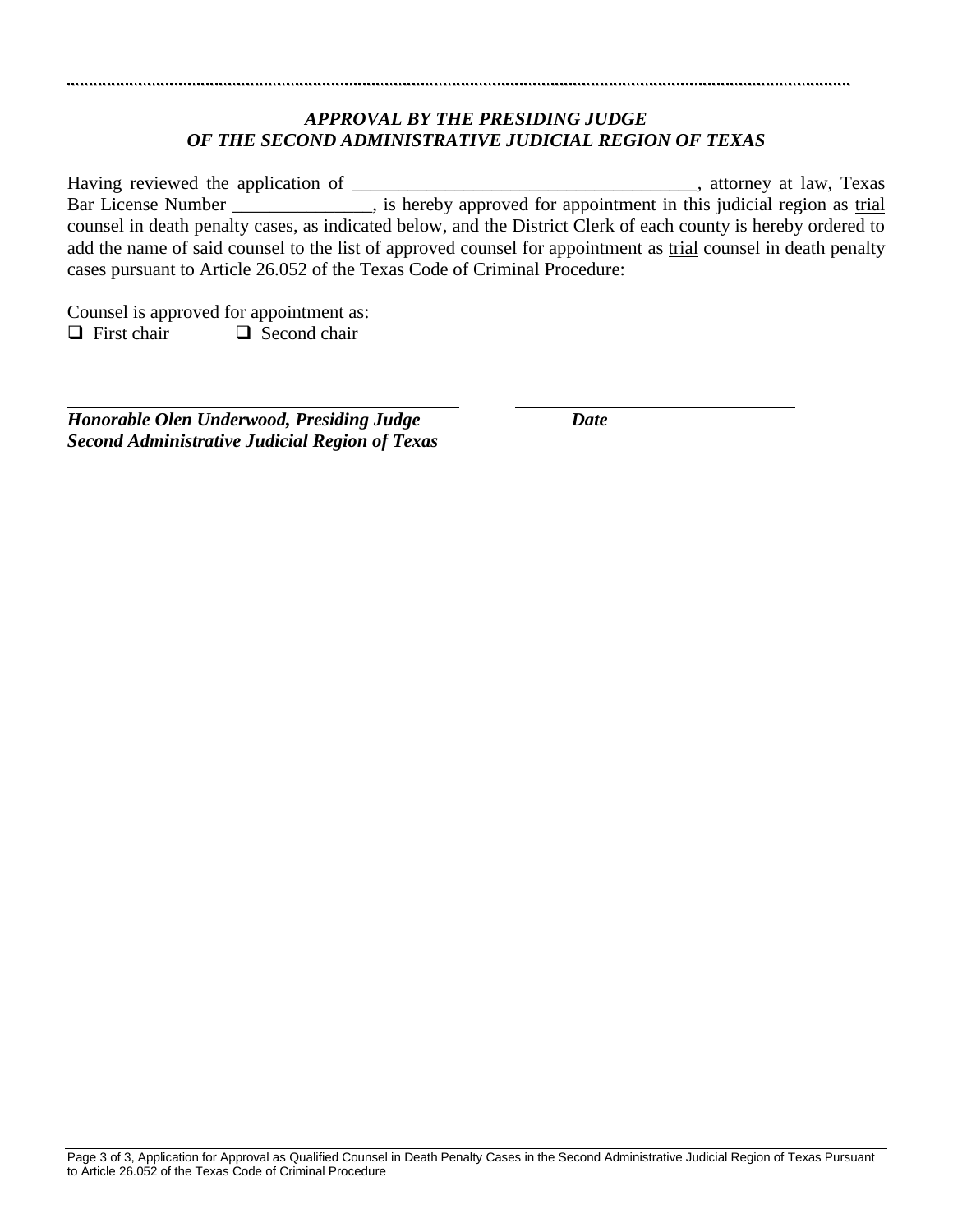

#### **APPLICATION FOR APPROVAL AS QUALIFIED APPELLATE COUNSEL**

#### **IN DEATH PENALTY CASES**

This application is only for those applicants opting to be on the list for qualified appellate counsel for appointment in death penalty cases in the Second Administrative Judicial Region of Texas. Each applicant will need to apply in the counties of choice to be placed on their list.

| Texas Bar License Number                                                                                      | a resident of     |  |  |  |
|---------------------------------------------------------------------------------------------------------------|-------------------|--|--|--|
| County with offices in                                                                                        | County(ies), $do$ |  |  |  |
| request approval by the Presiding Judge of the Second Administrative Judicial Region of Texas or his/her      |                   |  |  |  |
| designee of this judicial region to be qualified for appointment in death penalty cases as appellate counsel. |                   |  |  |  |

I certify that I meet all of the following requirements as required by Tex. Code Crim. Proc. Art. 26.052 for such appointments in the following respects:

#### **(A through G required of all applicants)**

- (A) Member of the State Bar of Texas;
- $\Box$  (B) Have exhibited proficiency and commitment to providing quality representation to defendants in death penalty cases;
- (C) Have not been found by a federal or state court to have rendered ineffective assistance of counsel during the trial or appeal of any capital case, unless the Local Selection Committee determines under Subsection (n) that the conduct underlying the finding no longer accurately reflects my ability to provide effective representation;
- $\Box$  (D) Have at least five years of <u>criminal law</u> experience;<br> $\Box$  (E) Have authored a significant number of appellate brie
- (E) Have authored a significant number of appellate briefs, including appellate briefs for homicide cases and other cases involving an offense punishable as a capital felony or a felony of the first degree or an offense described by Section 3g(a)(1), Article 42.12;
- $\Box$  (F) Have trial or appellate experience in:
	- (i) the use of and challenges to mental health or forensic expert witnesses; and
	- (ii) the use of mitigating evidence at the penalty phase of a death penalty trial; and
- $\Box$  (G) Have participated in continuing education courses or other training relating to criminal defense in appealing death penalty cases approved by the Presiding Judge for MCLE for at least twenty hours (of which no more than five hours may be self study) within the previous two years. **[Attach proof of CLE, specifying** which portions of the CLE course(s) relate to criminal defense in death penalty cases and the number of **CLE hours for those portions of the CLE course]**

In addition to items A through G above, within the previous five years I meet or exceed one or more of the following criteria

- $\Box$  Have tried five criminal felony jury trials as first chair;
- $\Box$  Have handled three or more capital appeals;<br> $\Box$  Have handled ten appeals:
- Have handled ten appeals:
- $\Box$  Have had one year experience as a briefing or staff attorney for an appellate court;
- □ Have attained Board Certification in Criminal Appellate Law by Texas Board of Legal Specialization;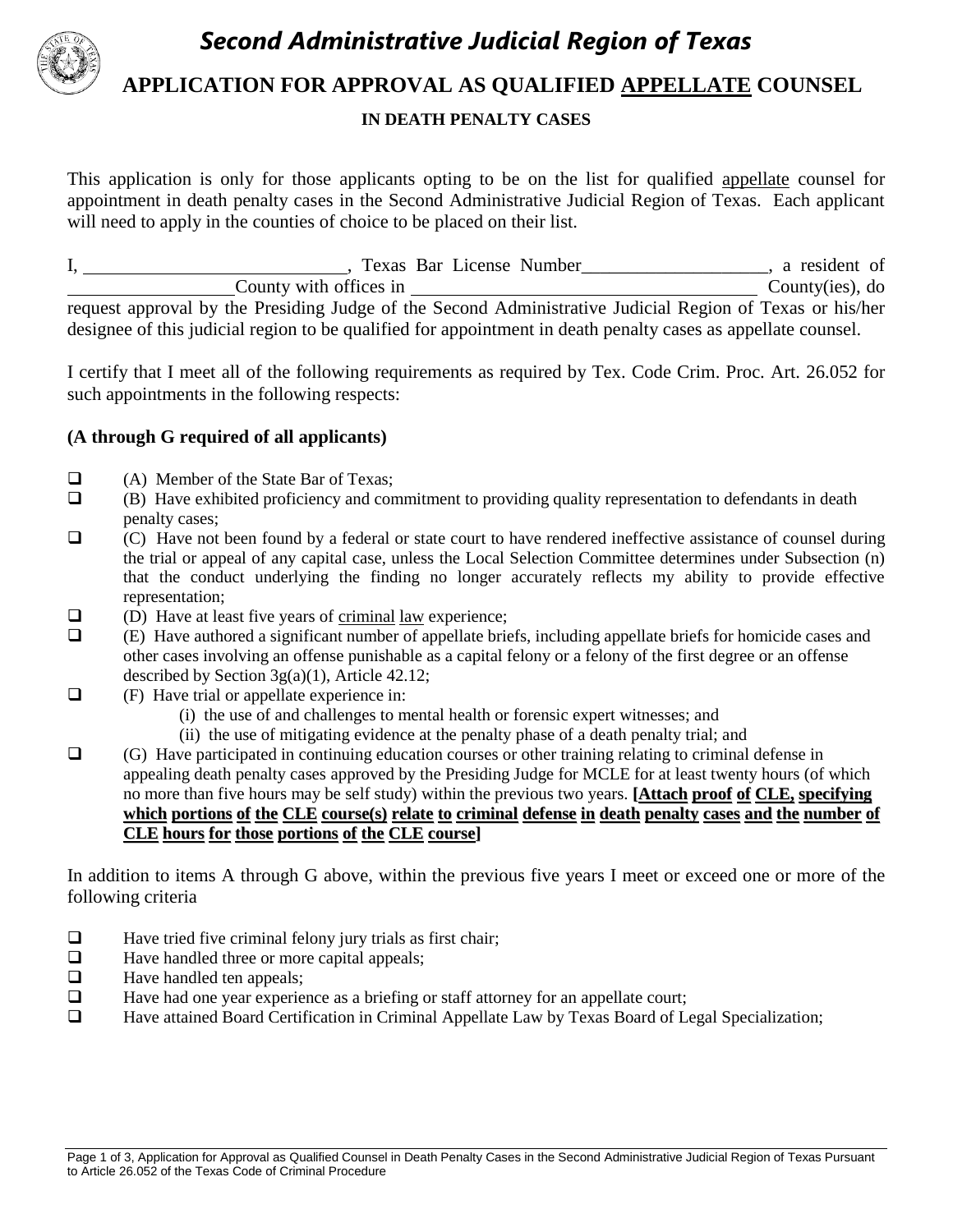#### **Peer Review**

I submit the following 3 to 5 lawyers and/or judges, not partners or associates of mine, who may be contacted and who can attest to my competence in criminal law.

|                   | $AC($ )          |  |  |
|-------------------|------------------|--|--|
| Name              | Office Telephone |  |  |
| Address           | City/State/Zip   |  |  |
| 2.                | AC(              |  |  |
| Name              | Office Telephone |  |  |
| Address           | City/State/Zip   |  |  |
|                   | $AC(\ )$         |  |  |
| Name              | Office Telephone |  |  |
| Address           | City/State/Zip   |  |  |
| 4. $\blacksquare$ | $AC(\ )$         |  |  |
| Name              | Office Telephone |  |  |
| Address           | City/State/Zip   |  |  |
| 5.                | $AC($ $)$        |  |  |
| Name              | Office Telephone |  |  |
| Address           | City/State/Zip   |  |  |

I, certify that the above representations are true and correct and I make these representations in order to gain approval by the Presiding Judge of the Second Administrative Judicial Region of Texas to be qualified for appointment as <u>appellate</u> counsel in death penalty cases.<sup>1</sup>

*Applicant Signature Date*

 $\overline{a}$ 

**Note: This appointment will expire on July 1, 2013 (Each applicant will be required to re-apply annually on or before July 1st)**

i To be approved as qualified appellate counsel in death penalty cases, applicant also must obtain approval from the Local Administrative Judge of the counties in which applicant seeks appointment. Attach to this application a list of all counties in which applicant seeks approval for appointment.

Page 2 of 3, Application for Approval as Qualified Counsel in Death Penalty Cases in the Second Administrative Judicial Region of Texas Pursuant to Article 26.052 of the Texas Code of Criminal Procedure